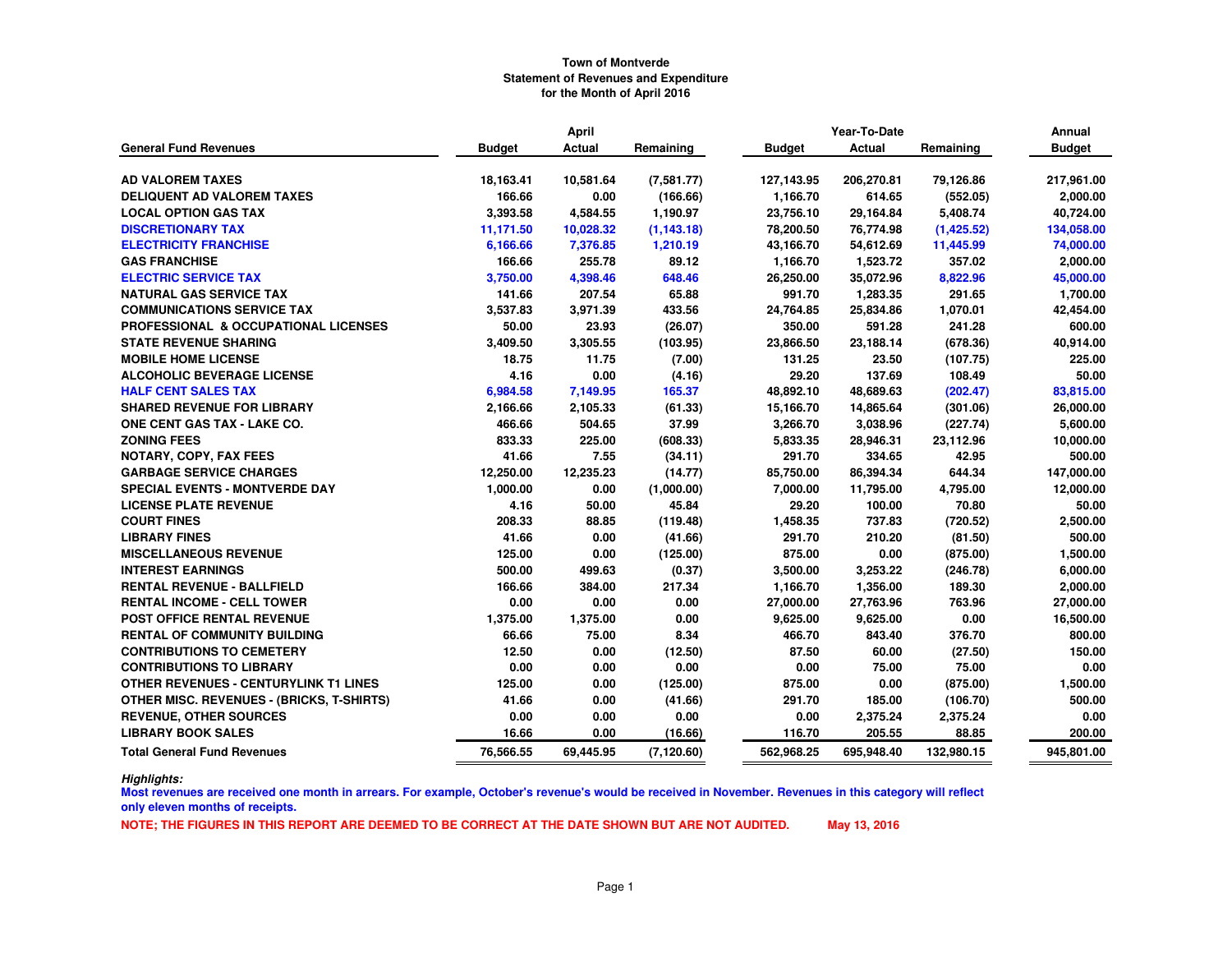|                                                 |               | April      |           |            | Year-To-Date |              | Annual        |
|-------------------------------------------------|---------------|------------|-----------|------------|--------------|--------------|---------------|
| <b>General Fund Expenditure by Department</b>   | <b>Budget</b> | Actual     | Remaining | Budget     | Actual       | Remaining    | <b>Budget</b> |
| Elections Section (510)                         | 191.66        | 0.00       | 191.66    | 1,341.70   | 0.00         | 1,341.70     | 2,300.00      |
| <b>Council Section (511)</b>                    | 2,144.99      | 2,050.00   | 94.99     | 15,015.05  | 13,749.00    | 1,266.05     | 25,740.00     |
| <b>Mayor's Department (512)</b>                 | 1,485.41      | 1,200.00   | 285.41    | 10,397.95  | 13,521.86    | (3, 123.91)  | 17,825.00     |
| <b>Financial and Administrative (513)</b>       | 16.010.89     | 10,619.53  | 5,391.36  | 117,484.55 | 101,879.93   | 15,604.62    | 197,539.00    |
| Legal Section (514)                             | 3,541.66      | 1,515.00   | 2,026.66  | 24,791.70  | 11,767.68    | 13,024.02    | 42,500.00     |
| <b>COP Program Section (520)</b>                | 243.73        | 0.00       | 243.73    | 1,706.35   | 42.19        | 1,664.16     | 2,925.00      |
| Law Enforcement Section (521)                   | 21,419.32     | 22,186.41  | (767.09)  | 68,801.40  | 74,777.08    | (5.975.68)   | 94,764.00     |
| Garbage Section (534)                           | 10.017.41     | 10,386.00  | (368.59)  | 70,121.95  | 71,346.24    | (1,224.29)   | 120,209.00    |
| <b>Public Works Special Projects (539)</b>      | 1,162.49      | 1,196.19   | (33.70)   | 8.137.55   | 5,075.83     | 3,061.72     | 13,950.00     |
| <b>Roads Department (541)</b>                   | 13,633.96     | 5,473.96   | 8,160.00  | 102,391.20 | 53,313.72    | 49,077.48    | 170,561.00    |
| <b>Special Events Section (559)</b>             | 1,500.00      | 1,211.00   | 289.00    | 10,500.00  | 24,749.42    | (14, 249.42) | 18,000.00     |
| <b>Cemetery Section (569)</b>                   | 83.33         | 0.00       | 83.33     | 583.35     | 28.89        | 554.46       | 1,000.00      |
| <b>Library Section (571)</b>                    | 7,594.20      | 8,083.01   | (488.81)  | 57,795.00  | 62,450.29    | (4,655.29)   | 95,766.00     |
| Parks Department (572)                          | 5,798.28      | 4,344.72   | 1,453.56  | 30,678.80  | 15,631.65    | 15,047.15    | 59,670.00     |
| Transfer to Fire Fund (599)                     | 4,984.67      | 4,984.67   | 0.00      | 34,892.65  | 34,892.65    | 0.00         | 59,816.00     |
| TOTAL GENERAL FUND EXPENDITURE                  | 89,812.00     | 73,250.49  | 16,561.51 | 554,639.20 | 483,226.43   | 71,412.77    | 922,565.00    |
| <b>Current Increase (Decrease) to Reserves:</b> |               | (3,804.54) |           |            | 212,721.97   |              |               |

# **GENERAL FUND RESERVES**

|                                                |               | April  |           |               | Year-To-Date |              | Annual        |
|------------------------------------------------|---------------|--------|-----------|---------------|--------------|--------------|---------------|
| Reserves (599)                                 | <b>Budget</b> | Actual | Remaining | <b>Budget</b> | Actual       | Remaining    | <b>Budget</b> |
|                                                |               |        |           |               |              |              |               |
| <b>RESERVE FOR COP</b>                         |               |        |           | 1.000.00      | 0.00         | 1.000.00     | 1.000.00      |
| <b>RESERVE FOR TOWN HALL</b>                   |               |        |           | 195,000.00    | 0.00         | 195,000.00   | 195,000.00    |
| <b>RESERVE FOR FIRE DEPARTMENT</b>             |               |        |           | 290,000,00    | 0.00         | 290,000.00   | 290,000.00    |
| <b>RESERVE FOR CEMETERY</b>                    |               |        |           | 8.654.00      | 0.00         | 8.654.00     | 8.654.00      |
| <b>RESERVE FOR HISTORICAL ASSOCIATION</b>      |               |        |           | 2.525.00      | 0.00         | 2,525.00     | 2,525.00      |
| <b>RESERVE FOR LIBRARY</b>                     |               |        |           | 150.000.00    | 0.00         | 150,000,00   | 150.000.00    |
| <b>RESERVE FOR PARKS</b>                       |               |        |           | 150.000.00    | 0.00         | 150,000,00   | 150.000.00    |
| <b>RESERVE FOR ROADS</b>                       |               |        |           | 240,000.00    | 0.00         | 240,000,00   | 240.000.00    |
| <b>RESERVE FOR OPERATIONS</b>                  |               |        |           | 227.00        | 0.00         | 227.00       | 13.227.00     |
| <b>RESERVES STETCHER PROPERTY - WATER FUND</b> |               |        |           | 235,000.00    | 0.00         | 235,000.00   | 235,000.00    |
| <b>Total Reserves</b>                          |               |        |           | 1.272.406.00  | 0.00         | 1.272.406.00 | 1,285,406.00  |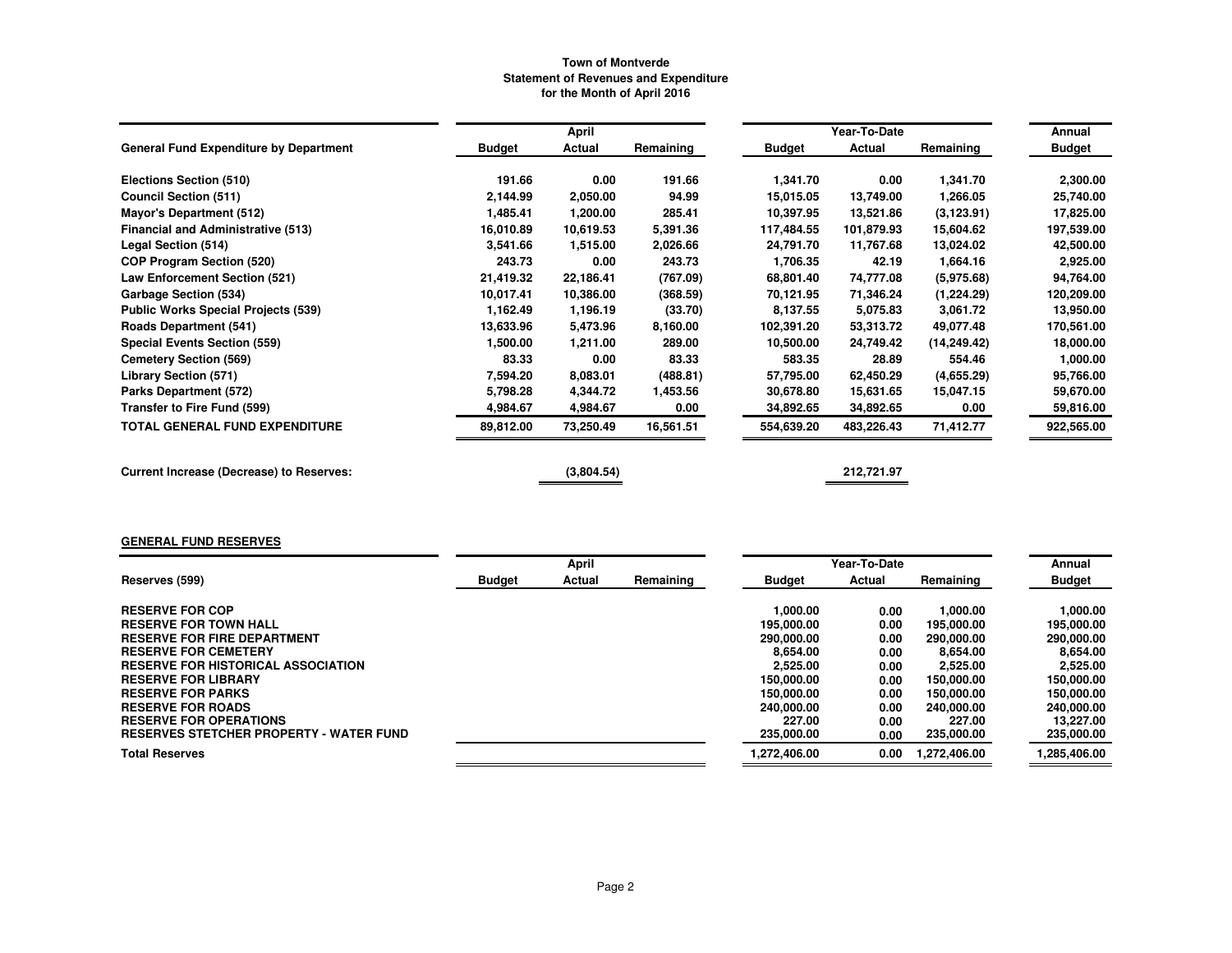### **BANK BALANCES**

|                                                 |              | April        |              |              | Year-To-Date |                |  |  |
|-------------------------------------------------|--------------|--------------|--------------|--------------|--------------|----------------|--|--|
| <b>BANK BALANCES - Per Balance Sheet</b>        | Opening      | Debit/Credit | Closing      | Opening      | Debit/Credit | <b>Closing</b> |  |  |
| <b>Operating Account</b>                        | (17.947.80)  | 10.197.47    | (7.750.33)   | 83.875.26    | (91.625.59)  | (7,750.33)     |  |  |
| <b>Money Market account</b>                     | 1,319,622.62 | 23,008.26    | 1.342.630.88 | 1.033.473.69 | 309.157.19   | .342,630.88    |  |  |
| <b>Deposit Account - Water Account Deposits</b> | 61.908.41    | (395.00)     | 61.513.41    | 59.528.41    | 1.985.00     | 61,513.41      |  |  |
| <b>Library Account</b>                          | 2,035.50     | (10.00)      | 2,025.50     | 2.215.50     | (190.00)     | 2,025.50       |  |  |

# **EXPENDITURE BREAKDOWN BY DEPARTMENT**

|                                                     |               | April        |           |               | Year-To-Date |             | Annual        |
|-----------------------------------------------------|---------------|--------------|-----------|---------------|--------------|-------------|---------------|
| Elections Section (510)                             | <b>Budget</b> | Actual       | Remaining | <b>Budget</b> | Actual       | Remaining   | <b>Budget</b> |
| <b>OPERATING EXPENDITURE</b>                        | 191.66        | 0.00         | 191.66    | 1,341.70      | 0.00         | 1,341.70    | 2,300.00      |
| <b>Total Elections Section Expenditure</b>          | 191.66        | 0.00         | 191.66    | 1,341.70      | 0.00         | 1,341.70    | 2,300.00      |
|                                                     |               | <b>April</b> |           |               | Year-To-Date |             | Annual        |
| <b>Council Section (511)</b>                        | <b>Budget</b> | Actual       | Remaining | <b>Budget</b> | Actual       | Remaining   | <b>Budget</b> |
| <b>CONTRACTURAL SERVICES (Council Stipends)</b>     | 2,050.00      | 2,050.00     | 0.00      | 14,350.00     | 13,550.00    | 800.00      | 24,600.00     |
| <b>TRAVEL</b>                                       | 8.33          | 0.00         | 8.33      | 58.35         | 0.00         | 58.35       | 100.00        |
| PRINTING AND COPYING                                | 16.66         | 0.00         | 16.66     | 116.70        | 169.00       | (52.30)     | 200.00        |
| SUBSCRIPTIONS, MEMBERSHIP AND TRAINING              | 70.00         | 0.00         | 70.00     | 490.00        | 30.00        | 460.00      | 840.00        |
| <b>Total Council Department Expenditure</b>         | 2,144.99      | 2,050.00     | 94.99     | 15,015.05     | 13,749.00    | 1,266.05    | 25,740.00     |
|                                                     |               | April        |           |               | Year-To-Date |             | Annual        |
| Mayor's Department (512)                            | <b>Budget</b> | Actual       | Remaining | <b>Budget</b> | Actual       | Remaining   | <b>Budget</b> |
| <b>CONTRACTURAL SERVICES (Mayor's Stipend)</b>      | 1,200.00      | 1,200.00     | 0.00      | 8,400.00      | 8,400.00     | 0.00        | 14,400.00     |
| <b>OTHER CURRENT CHARGES (Employee Recognition)</b> | 250.00        | 0.00         | 250.00    | 1,750.00      | 5,121.86     | (3,371.86)  | 3,000.00      |
| SUBSCRIPTIONS, MEMBERSHIPS AND TRAINING             | 35.41         | 0.00         | 35.41     | 247.95        | 0.00         | 247.95      | 425.00        |
| <b>Total Mayor's Department Expenditure</b>         | 1,485.41      | 1,200.00     | 285.41    | 10.397.95     | 13,521.86    | (3, 123.91) | 17,825.00     |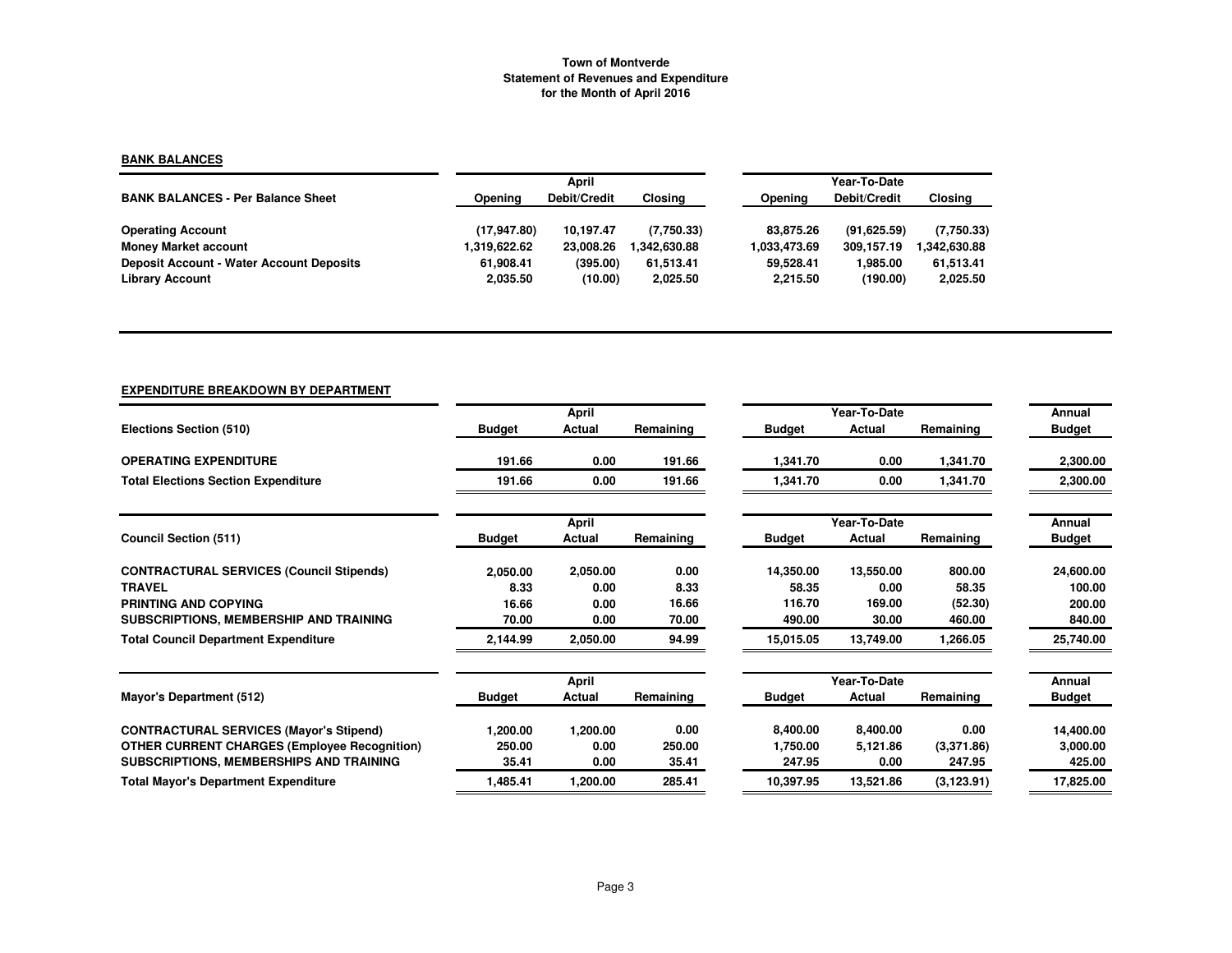|                                                            |               | April         |            |               | Year-To-Date  |             | Annual        |
|------------------------------------------------------------|---------------|---------------|------------|---------------|---------------|-------------|---------------|
| <b>Financial and Administrative Department (513)</b>       | <b>Budget</b> | <b>Actual</b> | Remaining  | <b>Budget</b> | <b>Actual</b> | Remaining   | <b>Budget</b> |
| <b>REGULAR SALARIES &amp; WAGES</b>                        | 3,288.16      | 2,252.00      | 1,036.16   | 23,016.20     | 18,640.71     | 4,375.49    | 39,457.00     |
| <b>HEALTH INSURANCE</b>                                    | 564.75        | 571.24        | (6.49)     | 3,953.25      | 3,838.41      | 114.84      | 6,777.00      |
| <b>RETIREMENT PLAN</b>                                     | 242.33        | 163.50        | 78.83      | 1,696.35      | 1,380.96      | 315.39      | 2,908.00      |
| <b>FICA MATCHING</b>                                       | 251.50        | 172.00        | 79.50      | 1,760.50      | 1,417.76      | 342.74      | 3,018.00      |
| <b>WORKERS COMPENSATION</b>                                | 12.50         | 0.00          | 12.50      | 87.50         | 5,031.00      | (4,943.50)  | 150.00        |
| <b>PROFESSIONAL SERVICES:</b><br><b>Mascotte</b>           |               |               |            |               |               |             |               |
| <b>Planning Consultant</b>                                 | 2,166.67      | 0.00          | 2,166.67   | 15,166.69     | 7,740.90      | 7,425.79    | 26,000.00     |
| <b>Engineering (non-project)</b>                           | 5,000.00      | 1,328.97      | 3,671.03   | 35,000.00     | 22,440.46     | 12,559.54   | 60,000.00     |
| <b>Background Check and Bank Fees</b>                      | 6.25          | 5.63          | 0.62       | 43.75         | 39.45         | 4.30        | 75.00         |
| <b>Municode Services</b>                                   | 83.33         | 0.00          | 83.33      | 583.31        | 3,658.83      | (3,075.52)  | 1,000.00      |
| <b>ACCOUNTING &amp; AUDITING</b>                           | 750.00        | 0.00          | 750.00     | 5,250.00      | 0.00          | 5,250.00    | 9,000.00      |
| <b>CONTRACTUAL SERVICES:</b>                               |               |               |            |               |               |             |               |
| <b>Consulting Fees</b>                                     | 300.00        | 2,075.00      | (1,775.00) | 2,100.00      | 2,375.00      | (275.00)    | 3,600.00      |
| <b>Janitorial Services</b>                                 | 125.00        | 210.10        | (85.10)    | 875.00        | 839.28        | 35.72       | 1,500.00      |
| <b>Internet Domain</b>                                     | 18.33         | 51.78         | (33.45)    | 128.35        | 183.77        | (55.42)     | 220.00        |
| <b>TRAVEL</b>                                              | 16.66         | 24.35         | (7.69)     | 116.70        | 294.03        | (177.33)    | 200.00        |
| <b>TELEPHONE &amp; CABLE INTERNET SERVICE</b>              | 441.66        | 454.37        | (12.71)    | 3,091.70      | 3,489.04      | (397.34)    | 5,300.00      |
| <b>POSTAGE &amp; FREIGHT</b>                               | 239.16        | 275.00        | (35.84)    | 1,674.20      | 2,329.67      | (655.47)    | 2,870.00      |
| <b>UTILITIES</b>                                           | 441.66        | 290.08        | 151.58     | 3,091.70      | 2,532.73      | 558.97      | 5,300.00      |
| <b>RENTALS &amp; LEASES</b>                                | 179.16        | 609.23        | (430.07)   | 1,254.20      | 1,403.13      | (148.93)    | 2,150.00      |
| <b>INSURANCE</b>                                           | 30.46         | 0.00          | 30.46      | 5,621.70      | 5,408.48      | 213.22      | 5,774.00      |
| <b>REPAIR &amp; MAINTENANCE:</b>                           |               |               |            |               |               |             |               |
| <b>USTI Software Maintenance Contract</b>                  | 220.83        | 0.00          | 220.83     | 1,545.81      | 2,307.50      | (761.69)    | 2,650.00      |
| <b>Pest Control/Termite Protection</b>                     | 47.50         | 0.00          | 47.50      | 332.50        | 538.12        | (205.62)    | 570.00        |
| <b>Alarm System</b>                                        | 96.67         | 49.43         | 47.24      | 676.69        | 593.69        | 83.00       | 1,160.00      |
| <b>Fire Equipment Inspections</b>                          | 12.50         | 52.00         | (39.50)    | 87.50         | 52.00         | 35.50       | 150.00        |
| <b>Computer Maintenance</b>                                | 83.33         | 0.00          | 83.33      | 583.31        | 540.00        | 43.31       | 1,000.00      |
| <b>Repairs to Buildings</b>                                | 150.00        | 23.73         | 126.27     | 1,050.00      | 1,099.23      | (49.23)     | 1,800.00      |
| <b>Renovation of Auditorium</b>                            | 416.67        | 1,186.88      | (770.21)   | 2,916.69      | 1,320.61      | 1,596.08    | 5,000.00      |
| <b>S.I.R.E Software Maintenance</b>                        | 0.00          | 0.00          | 0.00       | 0.00          | 1,130.20      | (1, 130.20) | 0.00          |
| <b>PRINTING &amp; COPYING</b>                              | 158.33        | 345.34        | (187.01)   | 1,108.35      | 1,046.95      | 61.40       | 1,900.00      |
| <b>OTHER CHARGES - Town Hall Exp. &amp; Recording Fees</b> | 50.00         | 265.60        | (215.60)   | 350.00        | 3,460.34      | (3, 110.34) | 600.00        |
| <b>OFFICE SUPPLIES</b>                                     | 83.33         | 19.32         | 64.01      | 583.35        | 105.86        | 477.49      | 1,000.00      |
| <b>OPERATING SUPPLIES - Janitorial Supplies</b>            | 108.33        | 43.98         | 64.35      | 758.35        | 1,388.59      | (630.24)    | 1,300.00      |
| SUBSCRIPTIONS, MEMBERSHIPS, & TRAINING                     | 71.66         | 150.00        | (78.34)    | 501.70        | 1,314.68      | (812.98)    | 860.00        |
| <b>CAPITAL OUTLAY - Assisted Listening Device</b>          | 287.50        | 0.00          | 287.50     | 2,012.50      | 3,938.55      | (1,926.05)  | 3,450.00      |
| <b>GRANTS AND AIDS</b>                                     | 66.66         | 0.00          | 66.66      | 466.70        | 0.00          | 466.70      | 800.00        |
| <b>Total Financial &amp; Admin Expenditure</b>             | 16,010.89     | 10.619.53     | 5,391.36   | 117,484.55    | 101,879.93    | 15,604.62   | 197,539.00    |

*Highlights:*

**Fees incurred for Planning Consultant for review of permit applications, site plans, variances, etc are reimbursed to the Town by the applicant**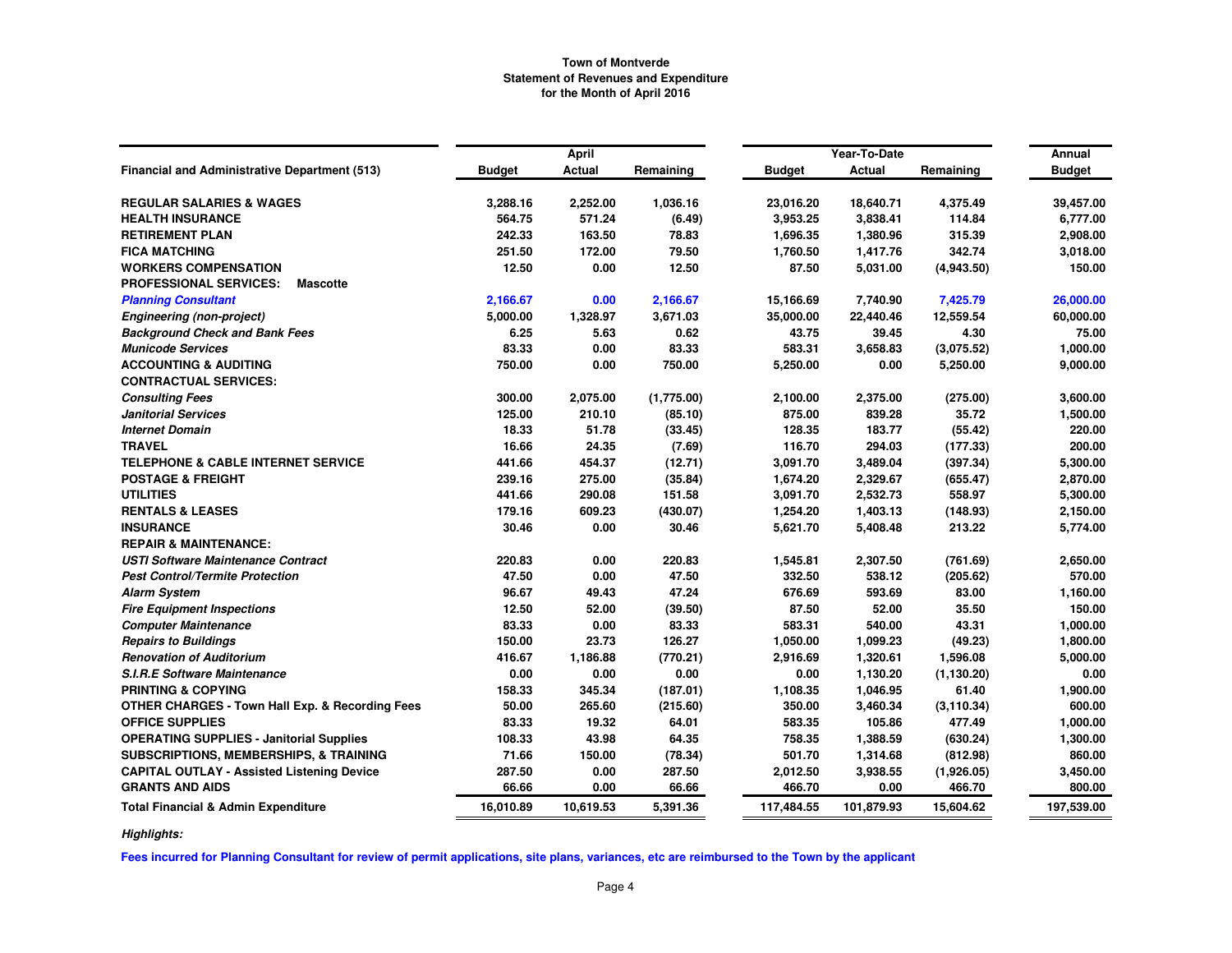| Year-To-Date<br>April<br>Annual<br>Legal Section (514)<br><b>Budget</b><br>Actual<br>Remaining<br>Actual<br><b>Budget</b><br><b>Budget</b><br>Remaining<br>PROFESSIONAL SERVICES - Legal Councel<br>3,250.00<br>1,515.00<br>1,735.00<br>22,750.00<br>10,215.31<br>12,534.69<br>39,000.00<br>291.66<br>291.66<br>489.33<br><b>LEGAL ADVERTS</b><br>0.00<br>3,500.00<br>2,041.70<br>1,552.37<br><b>Total Legal Section Expenditure</b><br>3,541.66<br>1,515.00<br>2,026.66<br>24,791.70<br>11,767.68<br>13,024.02<br>42,500.00<br>Year-To-Date<br>Annual<br><b>April</b><br><b>COP Program Section (520)</b><br>Actual<br>Remaining<br>Actual<br>Remaining<br><b>Budget</b><br>Budget<br>Budget<br><b>TELEPHONE</b><br>10.41<br>0.00<br>10.41<br>72.95<br>0.00<br>72.95<br>125.00<br>166.66<br>1,166.70<br>0.00<br>1,166.70<br><b>REPAIR &amp; MAINTENANCE</b><br>166.66<br>0.00<br>2,000.00<br>66.66<br><b>FUEL</b><br>0.00<br>800.00<br>66.66<br>466.70<br>42.19<br>424.51<br><b>Total COP Program Expenditure</b><br>243.73<br>1,706.35<br>0.00<br>243.73<br>42.19<br>1,664.16<br>2,925.00<br>Year-To-Date<br><b>April</b><br>Annual<br><b>Law Enforcement Section (521)</b><br>Actual<br><b>Budget</b><br>Actual<br><b>Budget</b><br>Budget<br>Remaining<br>Remaining<br><b>LAKE COUNTY SHERIFF'S CONTRACT Paid Quarterly</b><br>0.22<br>60,850.50<br>60,849.84<br>0.66<br>20,283.50<br>20,283.28<br>81,134.00<br>7,000.00<br>12,985.09<br><b>FUNDS FOR EXTRA DETAILS</b><br>1,000.00<br>1,732.21<br>(732.21)<br>(5.985.09)<br>12,000.00<br><b>TELEPHONE</b><br>7.98<br>618.35<br>630.94<br>88.33<br>80.35<br>(12.59)<br>1,060.00<br>215.85<br>209.18<br>30.83<br>37.51<br>6.67<br>370.00<br>UTILITIES - Electricity<br>(6.68)<br>REPAIR & MAINTENANCE - Pest, Off Supp & Fire Ex. Insp.<br>16.66<br>53.06<br>(36.40)<br>14.67<br>200.00<br>116.70<br>102.03<br>94,764.00<br><b>Total Law Enforcement Expenditure</b><br>21,419.32<br>22,186.41<br>68,801.40<br>74,777.08<br>(5,975.68)<br>(767.09)<br>Year-To-Date<br><b>April</b><br>Annual<br>Garbage Section (534)<br>Actual<br>Remaining<br><b>Budget</b><br>Actual<br>Remaining<br><b>Budget</b><br>Budget<br><b>CONTRACTUAL SERVICES</b><br>10,017.41<br>10,386.00<br>(368.59)<br>(1, 224.29)<br>120,209.00<br>70,121.95<br>71,346.24<br><b>Total Garbage Section Expenditure</b><br>10,017.41<br>10,386.00<br>(368.59)<br>70,121.95<br>71,346.24<br>120,209.00<br>(1,224.29)<br>Year-To-Date<br>Annual<br><b>April</b><br><b>Public Works General Projects (539)</b><br>Actual<br>Remaining<br><b>Budget</b><br>Actual<br>Remaining<br><b>Budget</b><br>Budget<br>147.79<br><b>REPAIRS AND MAINTENANCE</b><br>208.33<br>60.54<br>1,458.35<br>932.88<br>525.47<br>2,500.00<br>455.89<br><b>LAKE FLORENCE ELECTRICITY</b><br>750.00<br>294.11<br>5,250.00<br>3,099.99<br>2,150.01<br>9,000.00<br>37.50<br>291.70<br>209.15<br><b>ELECTRICITY AT PW BUILDING</b><br>41.66<br>4.16<br>82.55<br>500.00<br><b>LANDSCAPING AT PW BUILDING</b><br>100.00<br>0.00<br>100.00<br>700.00<br>0.00<br>700.00<br>1,200.00<br>62.50<br>437.50<br><b>OPERATING SUPPLIES</b><br>716.79<br>(654.29)<br>833.81<br>(396.31)<br>750.00<br>13,950.00<br><b>Total Public Works General Projects</b><br>1,162.49<br>1,196.19<br>(33.70)<br>8.137.55<br>5,075.83<br>3,061.72 |  |  |  |  |  |
|--------------------------------------------------------------------------------------------------------------------------------------------------------------------------------------------------------------------------------------------------------------------------------------------------------------------------------------------------------------------------------------------------------------------------------------------------------------------------------------------------------------------------------------------------------------------------------------------------------------------------------------------------------------------------------------------------------------------------------------------------------------------------------------------------------------------------------------------------------------------------------------------------------------------------------------------------------------------------------------------------------------------------------------------------------------------------------------------------------------------------------------------------------------------------------------------------------------------------------------------------------------------------------------------------------------------------------------------------------------------------------------------------------------------------------------------------------------------------------------------------------------------------------------------------------------------------------------------------------------------------------------------------------------------------------------------------------------------------------------------------------------------------------------------------------------------------------------------------------------------------------------------------------------------------------------------------------------------------------------------------------------------------------------------------------------------------------------------------------------------------------------------------------------------------------------------------------------------------------------------------------------------------------------------------------------------------------------------------------------------------------------------------------------------------------------------------------------------------------------------------------------------------------------------------------------------------------------------------------------------------------------------------------------------------------------------------------------------------------------------------------------------------------------------------------------------------------------------------------------------------------------------------------------------------------------------------------------------------------------------------------------------------------------------------------------------------------------------------------------------------------------------------------------------------------------------------------------------------------------------------------------------------------------------------------------|--|--|--|--|--|
|                                                                                                                                                                                                                                                                                                                                                                                                                                                                                                                                                                                                                                                                                                                                                                                                                                                                                                                                                                                                                                                                                                                                                                                                                                                                                                                                                                                                                                                                                                                                                                                                                                                                                                                                                                                                                                                                                                                                                                                                                                                                                                                                                                                                                                                                                                                                                                                                                                                                                                                                                                                                                                                                                                                                                                                                                                                                                                                                                                                                                                                                                                                                                                                                                                                                                                              |  |  |  |  |  |
|                                                                                                                                                                                                                                                                                                                                                                                                                                                                                                                                                                                                                                                                                                                                                                                                                                                                                                                                                                                                                                                                                                                                                                                                                                                                                                                                                                                                                                                                                                                                                                                                                                                                                                                                                                                                                                                                                                                                                                                                                                                                                                                                                                                                                                                                                                                                                                                                                                                                                                                                                                                                                                                                                                                                                                                                                                                                                                                                                                                                                                                                                                                                                                                                                                                                                                              |  |  |  |  |  |
|                                                                                                                                                                                                                                                                                                                                                                                                                                                                                                                                                                                                                                                                                                                                                                                                                                                                                                                                                                                                                                                                                                                                                                                                                                                                                                                                                                                                                                                                                                                                                                                                                                                                                                                                                                                                                                                                                                                                                                                                                                                                                                                                                                                                                                                                                                                                                                                                                                                                                                                                                                                                                                                                                                                                                                                                                                                                                                                                                                                                                                                                                                                                                                                                                                                                                                              |  |  |  |  |  |
|                                                                                                                                                                                                                                                                                                                                                                                                                                                                                                                                                                                                                                                                                                                                                                                                                                                                                                                                                                                                                                                                                                                                                                                                                                                                                                                                                                                                                                                                                                                                                                                                                                                                                                                                                                                                                                                                                                                                                                                                                                                                                                                                                                                                                                                                                                                                                                                                                                                                                                                                                                                                                                                                                                                                                                                                                                                                                                                                                                                                                                                                                                                                                                                                                                                                                                              |  |  |  |  |  |
|                                                                                                                                                                                                                                                                                                                                                                                                                                                                                                                                                                                                                                                                                                                                                                                                                                                                                                                                                                                                                                                                                                                                                                                                                                                                                                                                                                                                                                                                                                                                                                                                                                                                                                                                                                                                                                                                                                                                                                                                                                                                                                                                                                                                                                                                                                                                                                                                                                                                                                                                                                                                                                                                                                                                                                                                                                                                                                                                                                                                                                                                                                                                                                                                                                                                                                              |  |  |  |  |  |
|                                                                                                                                                                                                                                                                                                                                                                                                                                                                                                                                                                                                                                                                                                                                                                                                                                                                                                                                                                                                                                                                                                                                                                                                                                                                                                                                                                                                                                                                                                                                                                                                                                                                                                                                                                                                                                                                                                                                                                                                                                                                                                                                                                                                                                                                                                                                                                                                                                                                                                                                                                                                                                                                                                                                                                                                                                                                                                                                                                                                                                                                                                                                                                                                                                                                                                              |  |  |  |  |  |
|                                                                                                                                                                                                                                                                                                                                                                                                                                                                                                                                                                                                                                                                                                                                                                                                                                                                                                                                                                                                                                                                                                                                                                                                                                                                                                                                                                                                                                                                                                                                                                                                                                                                                                                                                                                                                                                                                                                                                                                                                                                                                                                                                                                                                                                                                                                                                                                                                                                                                                                                                                                                                                                                                                                                                                                                                                                                                                                                                                                                                                                                                                                                                                                                                                                                                                              |  |  |  |  |  |
|                                                                                                                                                                                                                                                                                                                                                                                                                                                                                                                                                                                                                                                                                                                                                                                                                                                                                                                                                                                                                                                                                                                                                                                                                                                                                                                                                                                                                                                                                                                                                                                                                                                                                                                                                                                                                                                                                                                                                                                                                                                                                                                                                                                                                                                                                                                                                                                                                                                                                                                                                                                                                                                                                                                                                                                                                                                                                                                                                                                                                                                                                                                                                                                                                                                                                                              |  |  |  |  |  |
|                                                                                                                                                                                                                                                                                                                                                                                                                                                                                                                                                                                                                                                                                                                                                                                                                                                                                                                                                                                                                                                                                                                                                                                                                                                                                                                                                                                                                                                                                                                                                                                                                                                                                                                                                                                                                                                                                                                                                                                                                                                                                                                                                                                                                                                                                                                                                                                                                                                                                                                                                                                                                                                                                                                                                                                                                                                                                                                                                                                                                                                                                                                                                                                                                                                                                                              |  |  |  |  |  |
|                                                                                                                                                                                                                                                                                                                                                                                                                                                                                                                                                                                                                                                                                                                                                                                                                                                                                                                                                                                                                                                                                                                                                                                                                                                                                                                                                                                                                                                                                                                                                                                                                                                                                                                                                                                                                                                                                                                                                                                                                                                                                                                                                                                                                                                                                                                                                                                                                                                                                                                                                                                                                                                                                                                                                                                                                                                                                                                                                                                                                                                                                                                                                                                                                                                                                                              |  |  |  |  |  |
|                                                                                                                                                                                                                                                                                                                                                                                                                                                                                                                                                                                                                                                                                                                                                                                                                                                                                                                                                                                                                                                                                                                                                                                                                                                                                                                                                                                                                                                                                                                                                                                                                                                                                                                                                                                                                                                                                                                                                                                                                                                                                                                                                                                                                                                                                                                                                                                                                                                                                                                                                                                                                                                                                                                                                                                                                                                                                                                                                                                                                                                                                                                                                                                                                                                                                                              |  |  |  |  |  |
|                                                                                                                                                                                                                                                                                                                                                                                                                                                                                                                                                                                                                                                                                                                                                                                                                                                                                                                                                                                                                                                                                                                                                                                                                                                                                                                                                                                                                                                                                                                                                                                                                                                                                                                                                                                                                                                                                                                                                                                                                                                                                                                                                                                                                                                                                                                                                                                                                                                                                                                                                                                                                                                                                                                                                                                                                                                                                                                                                                                                                                                                                                                                                                                                                                                                                                              |  |  |  |  |  |
|                                                                                                                                                                                                                                                                                                                                                                                                                                                                                                                                                                                                                                                                                                                                                                                                                                                                                                                                                                                                                                                                                                                                                                                                                                                                                                                                                                                                                                                                                                                                                                                                                                                                                                                                                                                                                                                                                                                                                                                                                                                                                                                                                                                                                                                                                                                                                                                                                                                                                                                                                                                                                                                                                                                                                                                                                                                                                                                                                                                                                                                                                                                                                                                                                                                                                                              |  |  |  |  |  |
|                                                                                                                                                                                                                                                                                                                                                                                                                                                                                                                                                                                                                                                                                                                                                                                                                                                                                                                                                                                                                                                                                                                                                                                                                                                                                                                                                                                                                                                                                                                                                                                                                                                                                                                                                                                                                                                                                                                                                                                                                                                                                                                                                                                                                                                                                                                                                                                                                                                                                                                                                                                                                                                                                                                                                                                                                                                                                                                                                                                                                                                                                                                                                                                                                                                                                                              |  |  |  |  |  |
|                                                                                                                                                                                                                                                                                                                                                                                                                                                                                                                                                                                                                                                                                                                                                                                                                                                                                                                                                                                                                                                                                                                                                                                                                                                                                                                                                                                                                                                                                                                                                                                                                                                                                                                                                                                                                                                                                                                                                                                                                                                                                                                                                                                                                                                                                                                                                                                                                                                                                                                                                                                                                                                                                                                                                                                                                                                                                                                                                                                                                                                                                                                                                                                                                                                                                                              |  |  |  |  |  |
|                                                                                                                                                                                                                                                                                                                                                                                                                                                                                                                                                                                                                                                                                                                                                                                                                                                                                                                                                                                                                                                                                                                                                                                                                                                                                                                                                                                                                                                                                                                                                                                                                                                                                                                                                                                                                                                                                                                                                                                                                                                                                                                                                                                                                                                                                                                                                                                                                                                                                                                                                                                                                                                                                                                                                                                                                                                                                                                                                                                                                                                                                                                                                                                                                                                                                                              |  |  |  |  |  |
|                                                                                                                                                                                                                                                                                                                                                                                                                                                                                                                                                                                                                                                                                                                                                                                                                                                                                                                                                                                                                                                                                                                                                                                                                                                                                                                                                                                                                                                                                                                                                                                                                                                                                                                                                                                                                                                                                                                                                                                                                                                                                                                                                                                                                                                                                                                                                                                                                                                                                                                                                                                                                                                                                                                                                                                                                                                                                                                                                                                                                                                                                                                                                                                                                                                                                                              |  |  |  |  |  |
|                                                                                                                                                                                                                                                                                                                                                                                                                                                                                                                                                                                                                                                                                                                                                                                                                                                                                                                                                                                                                                                                                                                                                                                                                                                                                                                                                                                                                                                                                                                                                                                                                                                                                                                                                                                                                                                                                                                                                                                                                                                                                                                                                                                                                                                                                                                                                                                                                                                                                                                                                                                                                                                                                                                                                                                                                                                                                                                                                                                                                                                                                                                                                                                                                                                                                                              |  |  |  |  |  |
|                                                                                                                                                                                                                                                                                                                                                                                                                                                                                                                                                                                                                                                                                                                                                                                                                                                                                                                                                                                                                                                                                                                                                                                                                                                                                                                                                                                                                                                                                                                                                                                                                                                                                                                                                                                                                                                                                                                                                                                                                                                                                                                                                                                                                                                                                                                                                                                                                                                                                                                                                                                                                                                                                                                                                                                                                                                                                                                                                                                                                                                                                                                                                                                                                                                                                                              |  |  |  |  |  |
|                                                                                                                                                                                                                                                                                                                                                                                                                                                                                                                                                                                                                                                                                                                                                                                                                                                                                                                                                                                                                                                                                                                                                                                                                                                                                                                                                                                                                                                                                                                                                                                                                                                                                                                                                                                                                                                                                                                                                                                                                                                                                                                                                                                                                                                                                                                                                                                                                                                                                                                                                                                                                                                                                                                                                                                                                                                                                                                                                                                                                                                                                                                                                                                                                                                                                                              |  |  |  |  |  |
|                                                                                                                                                                                                                                                                                                                                                                                                                                                                                                                                                                                                                                                                                                                                                                                                                                                                                                                                                                                                                                                                                                                                                                                                                                                                                                                                                                                                                                                                                                                                                                                                                                                                                                                                                                                                                                                                                                                                                                                                                                                                                                                                                                                                                                                                                                                                                                                                                                                                                                                                                                                                                                                                                                                                                                                                                                                                                                                                                                                                                                                                                                                                                                                                                                                                                                              |  |  |  |  |  |
|                                                                                                                                                                                                                                                                                                                                                                                                                                                                                                                                                                                                                                                                                                                                                                                                                                                                                                                                                                                                                                                                                                                                                                                                                                                                                                                                                                                                                                                                                                                                                                                                                                                                                                                                                                                                                                                                                                                                                                                                                                                                                                                                                                                                                                                                                                                                                                                                                                                                                                                                                                                                                                                                                                                                                                                                                                                                                                                                                                                                                                                                                                                                                                                                                                                                                                              |  |  |  |  |  |
|                                                                                                                                                                                                                                                                                                                                                                                                                                                                                                                                                                                                                                                                                                                                                                                                                                                                                                                                                                                                                                                                                                                                                                                                                                                                                                                                                                                                                                                                                                                                                                                                                                                                                                                                                                                                                                                                                                                                                                                                                                                                                                                                                                                                                                                                                                                                                                                                                                                                                                                                                                                                                                                                                                                                                                                                                                                                                                                                                                                                                                                                                                                                                                                                                                                                                                              |  |  |  |  |  |
|                                                                                                                                                                                                                                                                                                                                                                                                                                                                                                                                                                                                                                                                                                                                                                                                                                                                                                                                                                                                                                                                                                                                                                                                                                                                                                                                                                                                                                                                                                                                                                                                                                                                                                                                                                                                                                                                                                                                                                                                                                                                                                                                                                                                                                                                                                                                                                                                                                                                                                                                                                                                                                                                                                                                                                                                                                                                                                                                                                                                                                                                                                                                                                                                                                                                                                              |  |  |  |  |  |
|                                                                                                                                                                                                                                                                                                                                                                                                                                                                                                                                                                                                                                                                                                                                                                                                                                                                                                                                                                                                                                                                                                                                                                                                                                                                                                                                                                                                                                                                                                                                                                                                                                                                                                                                                                                                                                                                                                                                                                                                                                                                                                                                                                                                                                                                                                                                                                                                                                                                                                                                                                                                                                                                                                                                                                                                                                                                                                                                                                                                                                                                                                                                                                                                                                                                                                              |  |  |  |  |  |
|                                                                                                                                                                                                                                                                                                                                                                                                                                                                                                                                                                                                                                                                                                                                                                                                                                                                                                                                                                                                                                                                                                                                                                                                                                                                                                                                                                                                                                                                                                                                                                                                                                                                                                                                                                                                                                                                                                                                                                                                                                                                                                                                                                                                                                                                                                                                                                                                                                                                                                                                                                                                                                                                                                                                                                                                                                                                                                                                                                                                                                                                                                                                                                                                                                                                                                              |  |  |  |  |  |
|                                                                                                                                                                                                                                                                                                                                                                                                                                                                                                                                                                                                                                                                                                                                                                                                                                                                                                                                                                                                                                                                                                                                                                                                                                                                                                                                                                                                                                                                                                                                                                                                                                                                                                                                                                                                                                                                                                                                                                                                                                                                                                                                                                                                                                                                                                                                                                                                                                                                                                                                                                                                                                                                                                                                                                                                                                                                                                                                                                                                                                                                                                                                                                                                                                                                                                              |  |  |  |  |  |
|                                                                                                                                                                                                                                                                                                                                                                                                                                                                                                                                                                                                                                                                                                                                                                                                                                                                                                                                                                                                                                                                                                                                                                                                                                                                                                                                                                                                                                                                                                                                                                                                                                                                                                                                                                                                                                                                                                                                                                                                                                                                                                                                                                                                                                                                                                                                                                                                                                                                                                                                                                                                                                                                                                                                                                                                                                                                                                                                                                                                                                                                                                                                                                                                                                                                                                              |  |  |  |  |  |
|                                                                                                                                                                                                                                                                                                                                                                                                                                                                                                                                                                                                                                                                                                                                                                                                                                                                                                                                                                                                                                                                                                                                                                                                                                                                                                                                                                                                                                                                                                                                                                                                                                                                                                                                                                                                                                                                                                                                                                                                                                                                                                                                                                                                                                                                                                                                                                                                                                                                                                                                                                                                                                                                                                                                                                                                                                                                                                                                                                                                                                                                                                                                                                                                                                                                                                              |  |  |  |  |  |
|                                                                                                                                                                                                                                                                                                                                                                                                                                                                                                                                                                                                                                                                                                                                                                                                                                                                                                                                                                                                                                                                                                                                                                                                                                                                                                                                                                                                                                                                                                                                                                                                                                                                                                                                                                                                                                                                                                                                                                                                                                                                                                                                                                                                                                                                                                                                                                                                                                                                                                                                                                                                                                                                                                                                                                                                                                                                                                                                                                                                                                                                                                                                                                                                                                                                                                              |  |  |  |  |  |
|                                                                                                                                                                                                                                                                                                                                                                                                                                                                                                                                                                                                                                                                                                                                                                                                                                                                                                                                                                                                                                                                                                                                                                                                                                                                                                                                                                                                                                                                                                                                                                                                                                                                                                                                                                                                                                                                                                                                                                                                                                                                                                                                                                                                                                                                                                                                                                                                                                                                                                                                                                                                                                                                                                                                                                                                                                                                                                                                                                                                                                                                                                                                                                                                                                                                                                              |  |  |  |  |  |
|                                                                                                                                                                                                                                                                                                                                                                                                                                                                                                                                                                                                                                                                                                                                                                                                                                                                                                                                                                                                                                                                                                                                                                                                                                                                                                                                                                                                                                                                                                                                                                                                                                                                                                                                                                                                                                                                                                                                                                                                                                                                                                                                                                                                                                                                                                                                                                                                                                                                                                                                                                                                                                                                                                                                                                                                                                                                                                                                                                                                                                                                                                                                                                                                                                                                                                              |  |  |  |  |  |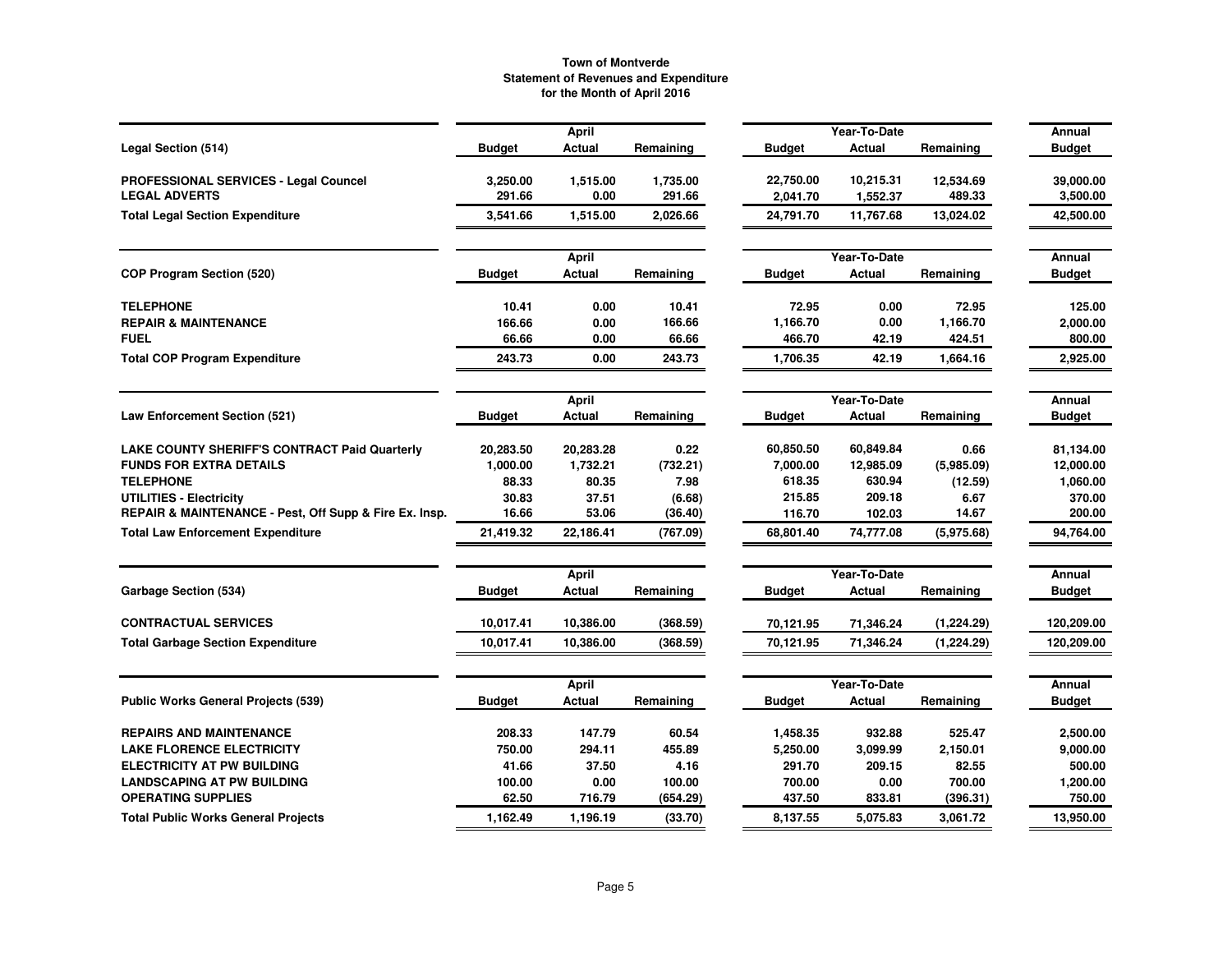|                                                       |               | <b>April</b>  |           |               | Year-To-Date  |              | Annual        |
|-------------------------------------------------------|---------------|---------------|-----------|---------------|---------------|--------------|---------------|
| <b>Roads Department (541)</b>                         | <b>Budget</b> | <b>Actual</b> | Remaining | <b>Budget</b> | <b>Actual</b> | Remaining    | <b>Budget</b> |
| <b>REGULAR SALARIES &amp; WAGES</b>                   | 2,245.66      | 2,124.99      | 120.67    | 15,718.70     | 16,532.23     | (813.53)     | 26,947.00     |
| <b>HEALTH INSURANCE</b>                               | 316.66        | 0.00          | 316.66    | 2,216.70      | 0.00          | 2,216.70     | 3,800.00      |
| <b>RETIREMENT PLAN</b>                                | 165.50        | 158.83        | 6.67      | 1,158.50      | 1,212.49      | (53.99)      | 1,986.00      |
| <b>UNIFORMS &amp; CLOTHING</b>                        | 20.83         | 0.00          | 20.83     | 145.85        | 126.44        | 19.41        | 250.00        |
| <b>FICA MATCHING</b>                                  | 171.83        | 162.57        | 9.26      | 1,202.85      | 1,264.75      | (61.90)      | 2,062.00      |
| <b>WORKERS COMPENSATION</b>                           | 133.33        | 0.00          | 133.33    | 933.35        | 0.00          | 933.35       | 1,600.00      |
| PROFESSIONAL SERVICES - Engineering                   | 416.66        | 0.00          | 416.66    | 2,916.70      | 0.00          | 2,916.70     | 5,000.00      |
| <b>CONTRACTUAL SERVICES - Removal of Trees, Lowry</b> | 1,041.66      | 0.00          | 1,041.66  | 7,291.70      | 3,756.00      | 3,535.70     | 12,500.00     |
| <b>TELEPHONE</b>                                      | 4.16          | 0.00          | 4.16      | 29.20         | 0.00          | 29.20        | 50.00         |
| <b>UTILITIES:</b>                                     |               |               |           |               | 0.00          |              |               |
| <b>Street Lighting - Power</b>                        | 1,272.08      | 949.25        | 322.83    | 8,904.60      | 6,593.28      | 2,311.32     | 15,265.00     |
| <b>Street Lighting - Equipment Rental &amp; Lease</b> | 2,304.16      | 1,991.83      | 312.33    | 16,129.20     | 13,698.81     | 2,430.39     | 27,650.00     |
| <b>INSURANCE</b>                                      | 28.94         | 0.00          | 28.94     | 7,156.30      | 6,953.76      | 202.54       | 7,301.00      |
| <b>REPAIR AND MAINTENANCE - Truck Service</b>         | 791.66        | 0.00          | 791.66    | 5,541.70      | 208.29        | 5,333.41     | 9,500.00      |
| <b>OPERATING SUPPLIES</b>                             | 50.00         | 0.00          | 50.00     | 350.00        | 59.35         | 290.65       | 600.00        |
| <b>FUEL</b>                                           | 20.83         | 0.00          | 20.83     | 145.85        | 0.00          | 145.85       | 250.00        |
| <b>ROAD MATERIALS &amp; SUPPLIES</b>                  | 650.00        | 86.49         | 563.51    | 4,550.00      | 2,442.32      | 2,107.68     | 7,800.00      |
| <b>INFRASTRUCTURE - Road Repair</b>                   | 3,750.00      | 0.00          | 3,750.00  | 26,250.00     | 0.00          | 26,250.00    | 45,000.00     |
| <b>AID TO GOVERNMENT AGENCIES - Grants</b>            | 250.00        | 0.00          | 250.00    | 1,750.00      | 466.00        | 1,284.00     | 3,000.00      |
| <b>Total Roads Department</b>                         | 13.633.96     | 5,473.96      | 8,160.00  | 102.391.20    | 53,313.72     | 49.077.48    | 170,561.00    |
|                                                       |               | <b>April</b>  |           |               | Year-To-Date  |              | Annual        |
| <b>Special Events Section (559)</b>                   | <b>Budget</b> | Actual        | Remaining | <b>Budget</b> | Actual        | Remaining    | <b>Budget</b> |
| <b>MONTVERDE DAY &amp; CONCERTS IN THE PARK</b>       | 1.500.00      | 1,211.00      | 289.00    | 10,500.00     | 24,749.42     | (14, 249.42) | 18,000.00     |
| <b>Total Special Events Section Expenditure</b>       | 1,500.00      | 1,211.00      | 289.00    | 10,500.00     | 24,749.42     | (14, 249.42) | 18,000.00     |
|                                                       |               | April         |           |               | Year-To-Date  |              | Annual        |
| <b>Cemetery Section (569)</b>                         | <b>Budget</b> | <b>Actual</b> | Remaining | <b>Budget</b> | Actual        | Remaining    | <b>Budget</b> |
| <b>REPAIR &amp; MAINTENANCE</b>                       | 83.33         | 0.00          | 83.33     | 583.35        | 28.89         | 554.46       | 1,000.00      |
| <b>Total Cemetery Section Expenditure</b>             | 83.33         | 0.00          | 83.33     | 583.35        | 28.89         | 554.46       | 1,000.00      |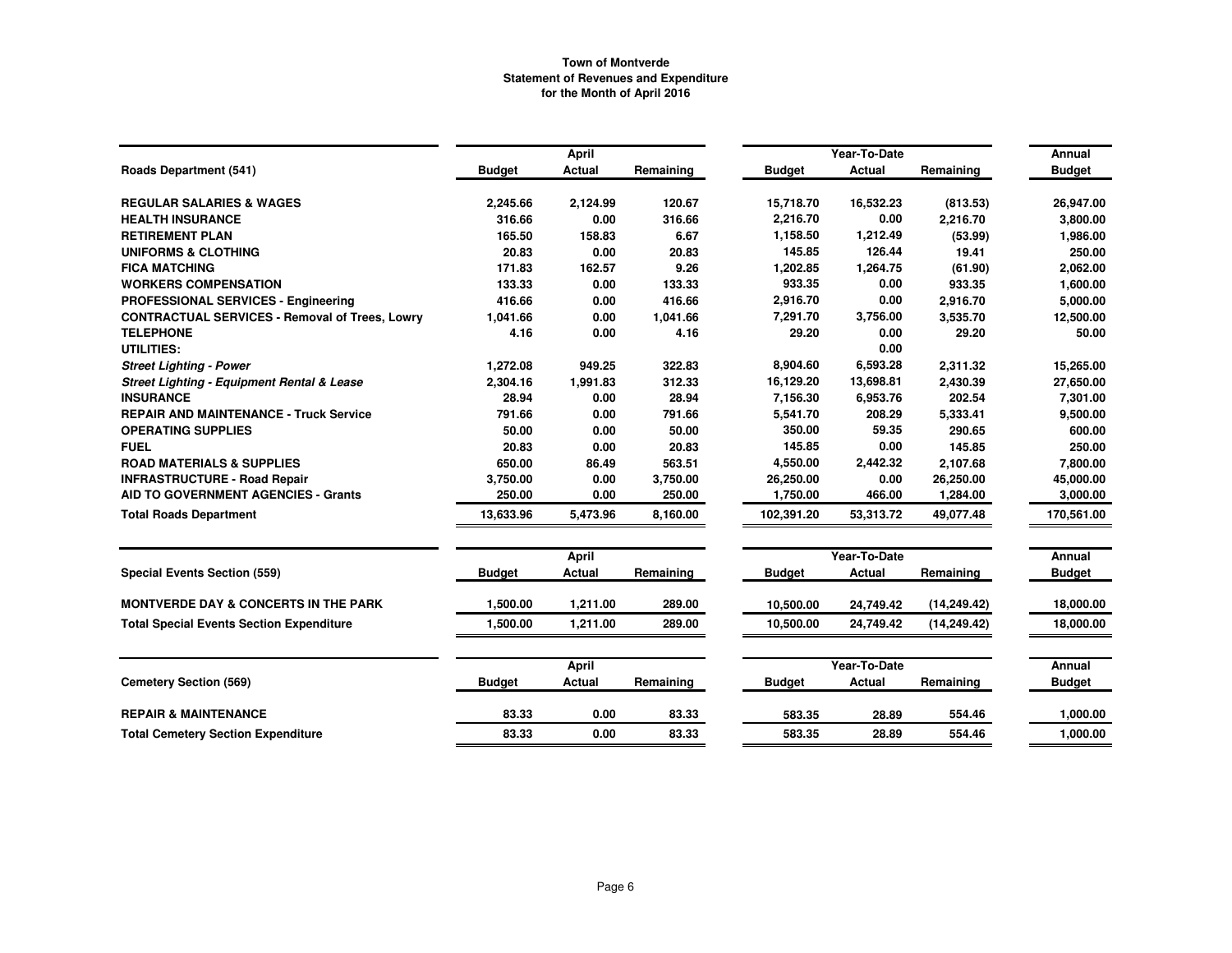|                                                   |               | April         |             |               | Year-To-Date  |             | Annual        |
|---------------------------------------------------|---------------|---------------|-------------|---------------|---------------|-------------|---------------|
| <b>Library Department (571)</b>                   | <b>Budget</b> | <b>Actual</b> | Remaining   | <b>Budget</b> | <b>Actual</b> | Remaining   | <b>Budget</b> |
| <b>REGULAR SALARIES &amp; WAGES</b>               | 3,913.00      | 3,968.96      | (55.96)     | 27,390.00     | 30,494.57     | (3, 104.57) | 46,955.00     |
| <b>HEALTH INSURANCE</b>                           | 1,085.50      | 1,095.74      | (10.24)     | 7,598.50      | 7,366.48      | 232.02      | 13,026.00     |
| <b>RETIREMENT PLAN</b>                            | 288.41        | 298.99        | (10.58)     | 2,018.95      | 2,134.17      | (115.22)    | 3,461.00      |
| <b>FICA MATCHING</b>                              | 299.33        | 302.51        | (3.18)      | 2,095.35      | 2,256.58      | (161.23)    | 3,592.00      |
| <b>WORKERS COMPENSATION</b>                       | 16.66         | 0.00          | 16.66       | 116.70        | 0.00          | 116.70      | 200.00        |
| <b>CONTRACTUAL SERVICES:</b>                      |               |               |             |               |               |             |               |
| <b>Collection Service for Library Fines</b>       | 8.33          | 0.00          | 8.33        | 58.31         | 0.00          | 58.31       | 100.00        |
| <b>Special Program Speakers</b>                   | 66.67         | 0.00          | 66.67       | 466.69        | 0.00          | 466.69      | 800.00        |
| <b>Cleaning Services</b>                          | 125.00        | 38.90         | 86.10       | 875.00        | 788.90        | 86.10       | 1,500.00      |
| <b>TRAVEL</b>                                     | 16.66         | 0.00          | 16.66       | 116.70        | 0.00          | 116.70      | 200.00        |
| <b>TELEPHONE</b>                                  | 600.00        | 1,848.88      | (1, 248.88) | 4,200.00      | 8,820.64      | (4,620.64)  | 7,200.00      |
| <b>POSTAGE &amp; FREIGHT</b>                      | 16.66         | 0.00          | 16.66       | 116.70        | 0.00          | 116.70      | 200.00        |
| <b>UTILITIES</b>                                  | 358.33        | 307.05        | 51.28       | 2,508.35      | 2,314.94      | 193.41      | 4,300.00      |
| <b>INSURANCE</b>                                  | 19.26         | 0.00          | 19.26       | 4,770.70      | 4,635.84      | 134.86      | 4,867.00      |
| <b>REPAIR &amp; MAINTENANCE:</b>                  |               |               |             |               |               |             |               |
| <b>Pest Control</b>                               | 20.83         | 0.00          | 20.83       | 145.81        | 0.00          | 145.81      | 250.00        |
| <b>General Repairs and Maintenance</b>            | 166.67        | 0.00          | 166.67      | 1,166.69      | 1,234.10      | (67.41)     | 2,000.00      |
| <b>Alarm System Fees</b>                          | 30.42         | 0.00          | 30.42       | 212.94        | 0.00          | 212.94      | 365.00        |
| <b>Fire Extinguisher Inspection</b>               | 8.33          | 38.00         | (29.67)     | 58.31         | 38.00         | 20.31       | 100.00        |
| PROMOTIONAL ACTIVITIES                            | 58.33         | 76.23         | (17.90)     | 408.35        | 462.97        | (54.62)     | 700.00        |
| OTHER CURRENT CHARGES AND OBLIGATIONS             | 66.66         | 0.00          | 66.66       | 466.70        | 588.00        | (121.30)    | 800.00        |
| <b>OFFICE SUPPLIES</b>                            | 83.33         | 0.00          | 83.33       | 583.35        | 665.39        | (82.04)     | 1,000.00      |
| <b>OPERATING SUPPLIES</b>                         | 33.33         | 0.00          | 33.33       | 233.35        | 187.96        | 45.39       | 400.00        |
| <b>SUBSCRIPTIONS, MEMBERSHIPS, &amp; TRAINING</b> | 20.83         | 0.00          | 20.83       | 145.85        | 0.00          | 145.85      | 250.00        |
| <b>MACHINERY AND EQUIPMENT</b>                    | 0.00          | 0.00          | 0.00        | 0.00          | 89.00         | (89.00)     | 0.00          |
| <b>LIBRARY BOOKS AND MATERIALS</b>                | 291.66        | 107.75        | 183.91      | 2,041.70      | 372.75        | 1,668.95    | 3,500.00      |
| <b>Total Library Department Expenditure</b>       | 7,594.20      | 8,083.01      | (488.81)    | 57,795.00     | 62,450.29     | (4,655.29)  | 95,766.00     |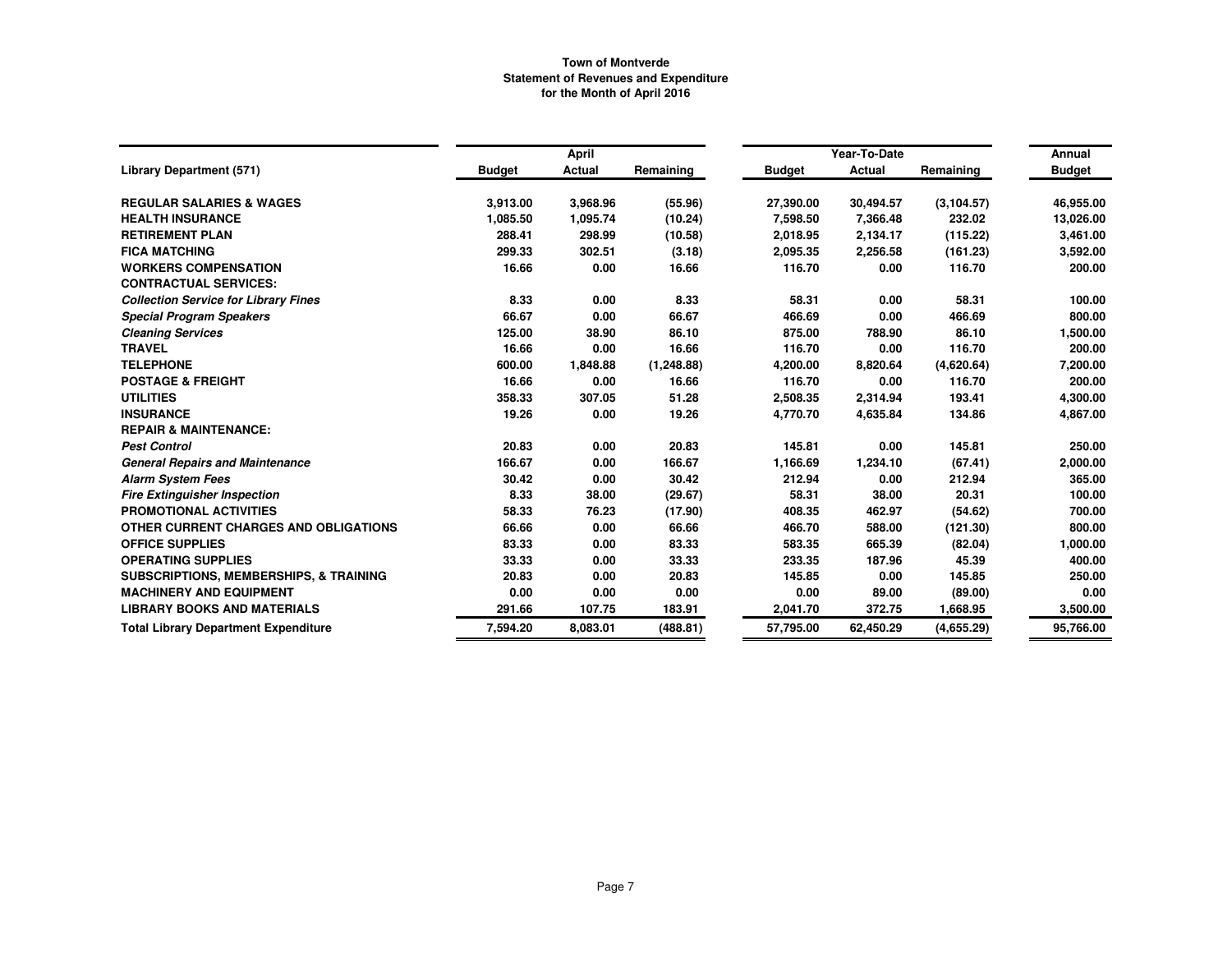|                                                |               | April    |           |               | Year-To-Date |           | Annual        |
|------------------------------------------------|---------------|----------|-----------|---------------|--------------|-----------|---------------|
| Parks Department (572)                         | <b>Budget</b> | Actual   | Remaining | <b>Budget</b> | Actual       | Remaining | <b>Budget</b> |
| <b>PROFESSIONAL SERVICES</b>                   | 416.66        | 0.00     | 416.66    | 2,916.70      | 0.00         | 2,916.70  | 5,000.00      |
| <b>CONTRACTUAL SERVICES:</b>                   |               |          |           |               |              |           |               |
| <b>Tree Removal in Parks</b>                   | 166.66        | 0.00     | 166.66    | 1,166.63      | 0.00         | 1,166.63  | 2,000.00      |
| Janitorial Services at the Community Building  | 183.33        | 370.10   | (186.77)  | 1,283.31      | 1,779.28     | (495.97)  | 2,200.00      |
| <b>TELEPHONE &amp; INTERNET</b>                | 122.92        | 145.84   | (22.92)   | 860.51        | 1,093.96     | (233.45)  | 1,475.00      |
| <b>UTILITIES - Electric &amp; Gas</b>          | 345.83        | 260.56   | 85.27     | 2,420.85      | 2,025.61     | 395.24    | 4,150.00      |
| <b>RENTALS &amp; LEASES</b>                    | 16.67         | 0.00     | 16.67     | 116.76        | 1.35         | 115.41    | 200.00        |
| <b>INSURANCE</b>                               | 12.87         | 0.00     | 12.87     | 3,180.65      | 3,090.56     | 90.09     | 3,245.00      |
| <b>REPAIR &amp; MAINTENANCE:</b>               |               |          |           |               |              |           |               |
| <b>Pest Control</b>                            | 50.00         | 50.00    | 0.00      | 350.00        | 630.76       | (280.76)  | 600.00        |
| <b>Clearing of Lakes</b>                       | 54.17         | 0.00     | 54.17     | 379.18        | 0.00         | 379.18    | 650.00        |
| <b>Tree Trimming</b>                           | 166.66        | 0.00     | 166.66    | 1,166.63      | 0.00         | 1,166.63  | 2,000.00      |
| <b>Fire Extinguisher Inspection</b>            | 16.66         | 14.00    | 2.66      | 116.63        | 14.00        | 102.63    | 200.00        |
| <b>Maintenance of Vehicles</b>                 | 133.33        | 37.80    | 95.53     | 933.31        | 916.74       | 16.57     | 1,600.00      |
| <b>Repairs to Community Building</b>           | 150.00        | 0.00     | 150.00    | 1,050.00      | 0.00         | 1,050.00  | 1,800.00      |
| <b>Maintainance of Parks</b>                   | 125.00        | 442.55   | (317.55)  | 875.00        | 1,383.56     | (508.56)  | 1,500.00      |
| <b>Mowing</b>                                  | 2,583.36      | 2,800.00 | (216.64)  | 5,083.33      | 3,383.96     | 1,699.37  | 18,000.00     |
| <b>OTHER CURRENT CHARGES &amp; OBLIGATIONS</b> | 4.17          | 14.36    | (10.19)   | 29.26         | 14.36        | 14.90     | 50.00         |
| <b>OPERATING SUPPLIES</b>                      | 166.66        | 107.98   | 58.68     | 1,166.70      | 401.59       | 765.11    | 2,000.00      |
| <b>FUEL</b>                                    | 250.00        | 101.53   | 148.47    | 1,750.00      | 895.92       | 854.08    | 3,000.00      |
| <b>CAPITAL OUTLAY - Truskett Park</b>          | 833.33        | 0.00     | 833.33    | 5.833.35      | 0.00         | 5,833.35  | 10,000.00     |
| <b>Total Parks Department</b>                  | 5,798.28      | 4,344.72 | 1,453.56  | 30,678.80     | 15,631.65    | 15,047.15 | 59,670.00     |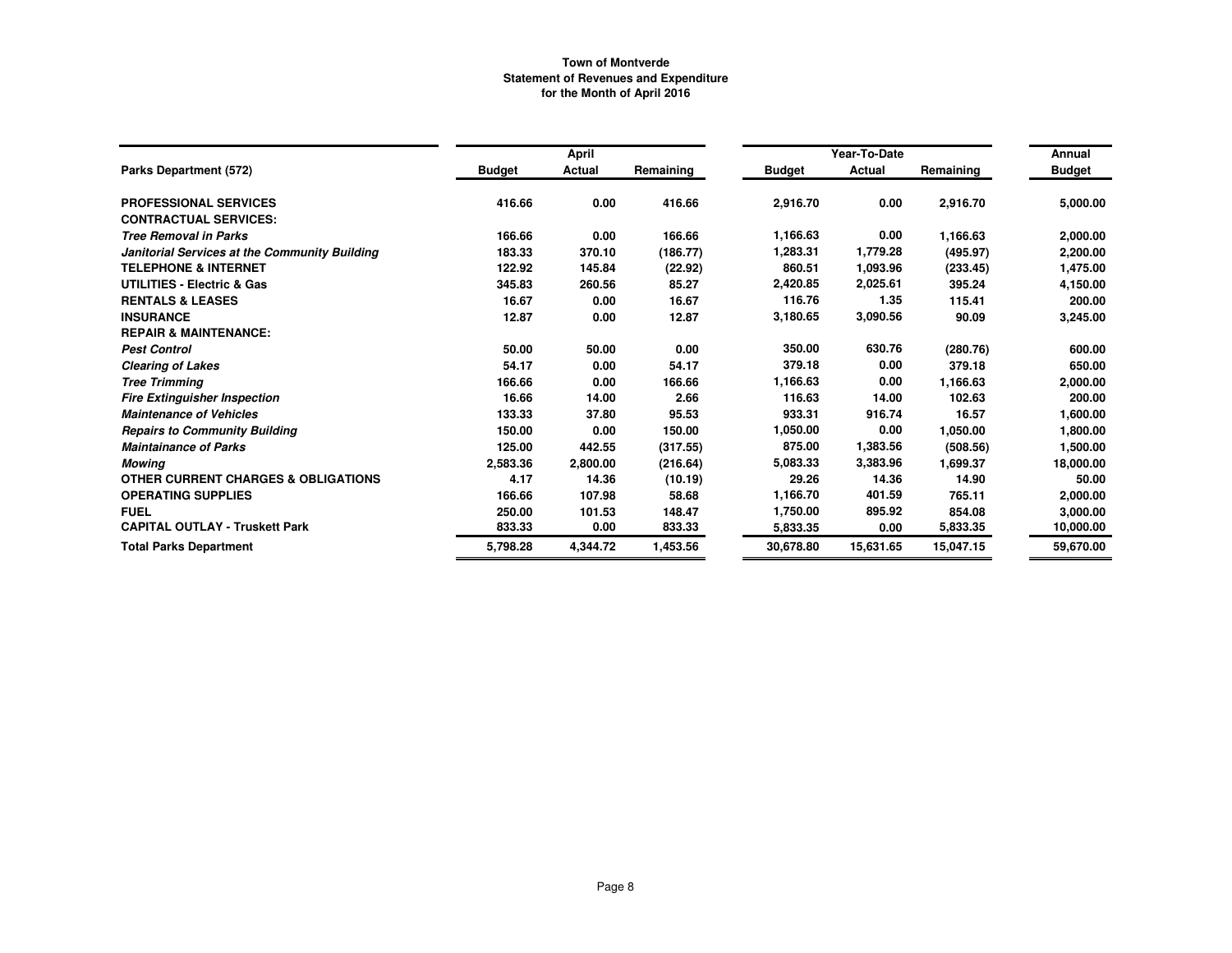### **WATER DEPARTMENT**

|                                      |               | April     |           |               | Year-To-Date |             | Annual        |
|--------------------------------------|---------------|-----------|-----------|---------------|--------------|-------------|---------------|
| <b>Water Fund Revenues</b>           | <b>Budget</b> | Actual    | Remaining | <b>Budget</b> | Actual       | Remaining   | <b>Budget</b> |
| <b>WATER SERVICE CHARGES</b>         | 23,583.33     | 24,650.36 | 1.067.03  | 165.083.35    | 154.688.49   | (10.394.86) | 283,000.00    |
| <b>CONNECTION/DISCONNECTION FEES</b> | 250.00        | 633.50    | 383.50    | 1,750.00      | 2,644.34     | 894.34      | 3,000.00      |
| <b>INTEREST EARNINGS</b>             | 116.66        | 132.82    | 16.16     | 816.70        | 864.78       | 48.08       | 1,400.00      |
| <b>REVENUE OTHER SOURCES</b>         | 0.00          | 0.00      | 0.00      | 0.00          | 287.13       | 287.13      | 0.00          |
| <b>Total Water Fund Revenues</b>     | 23.949.99     | 25.416.68 | .466.69   | 167.650.05    | 158.484.74   | (9, 165.31) | 287,400.00    |

|                                               |               | April    |           |               | Year-To-Date |            | Annual        |
|-----------------------------------------------|---------------|----------|-----------|---------------|--------------|------------|---------------|
| <b>Water Fund Expenditure (533)</b>           | <b>Budget</b> | Actual   | Remaining | <b>Budget</b> | Actual       | Remaining  | <b>Budget</b> |
| <b>REGULAR SALARIES &amp; WAGES</b>           | 9,591.83      | 9,166.17 | 425.66    | 67,142.85     | 71,120.03    | (3,977.18) | 115,102.00    |
| <b>HEALTH INSURANCE</b>                       | 1,563.41      | 1,690.55 | (127.14)  | 10,943.95     | 11,663.04    | (719.09)   | 18,761.00     |
| <b>RETIREMENT PLAN</b>                        | 706.91        | 662.80   | 44.11     | 4,948.45      | 4,942.45     | 6.00       | 8,483.00      |
| <b>UNIFORMS &amp; CLOTHINGS</b>               | 41.66         | 0.00     | 41.66     | 291.70        | 126.43       | 165.27     | 500.00        |
| <b>FICA MATCHING</b>                          | 733.75        | 697.98   | 35.77     | 5,136.25      | 5,406.87     | (270.62)   | 8,805.00      |
| <b>WORKERS COMPENSATION</b>                   | 208.33        | 0.00     | 208.33    | 1,458.35      | 0.00         | 1,458.35   | 2,500.00      |
| <b>PROFESSIONAL SERVICES:</b>                 |               |          |           |               |              |            |               |
| <b>Engineering Services - As Necessary</b>    | 833.33        | 0.00     | 833.33    | 5,833.35      | 0.00         | 5,833.35   | 10,000.00     |
| <b>Bank Fees</b>                              | 41.67         | 424.71   | (383.04)  | 291.72        | 2,231.77     | (1,940.05) | 500.00        |
| <b>Annual Consumer Confidence Report</b>      | 16.66         | 0.00     | 16.66     | 116.63        | 0.00         | 116.63     | 200.00        |
| <b>ACCOUNTING &amp; AUDITING</b>              | 791.66        | 0.00     | 791.66    | 5,541.70      | 692.68       | 4,849.02   | 9,500.00      |
| <b>CONTRACTUAL SERVICES:</b>                  |               |          |           |               |              |            |               |
| <b>Well/Water Testing - Plant Technicians</b> | 741.67        | 650.00   | 91.67     | 5,191.76      | 4,100.00     | 1,091.76   | 8,900.00      |
| <b>Digging for Water Lines</b>                | 16.66         | 0.00     | 16.66     | 116.63        | 0.00         | 116.63     | 200.00        |
| <b>Software Payments</b>                      | 33.33         | 44.77    | (11.44)   | 233.31        | 268.34       | (35.03)    | 400.00        |
| <b>TRAVEL</b>                                 | 200.00        | 0.00     | 200.00    | 1,400.00      | 0.00         | 1,400.00   | 2,400.00      |
| <b>TELEPHONE</b>                              | 250.00        | 233.65   | 16.35     | 1,750.00      | 1,789.38     | (39.38)    | 3,000.00      |
| <b>POSTAGE &amp; FREIGHT</b>                  | 300.00        | 775.00   | (475.00)  | 2,100.00      | 2,268.00     | (168.00)   | 3,600.00      |
| <b>UTILITIES</b>                              | 1,365.00      | 1,132.55 | 232.45    | 9,555.00      | 7,908.03     | 1,646.97   | 16,380.00     |
| <b>RENTALS &amp; LEASES - Copier Machine</b>  | 175.00        | 609.20   | (434.20)  | 1,225.00      | 1,403.10     | (178.10)   | 2,100.00      |
| <b>INSURANCE</b>                              | 40.17         | 0.00     | 40.17     | 9,939.15      | 9,658.00     | 281.15     | 10,140.00     |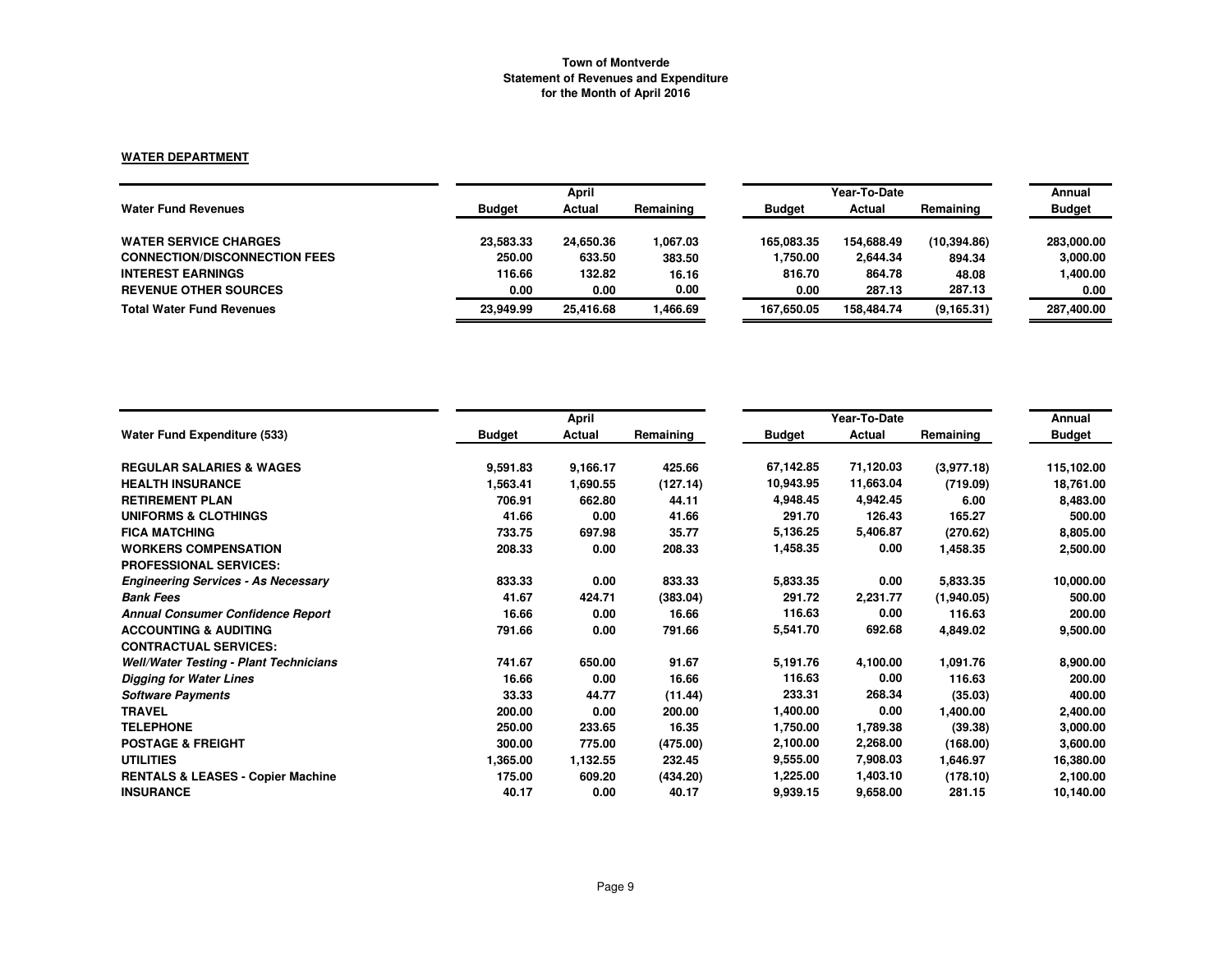| <b>REPAIR &amp; MAINTENANCE:</b>                  |           |           |            |            |            |             |            |
|---------------------------------------------------|-----------|-----------|------------|------------|------------|-------------|------------|
| <b>Pest Control</b>                               | 14.58     | 11.00     | 3.58       | 102.06     | 11.00      | 91.06       | 175.00     |
| <b>Well, Water Main Repairs</b>                   | 353.17    | 0.00      | 353.17     | 2,472.26   | 1,108.95   | 1,363.31    | 4,238.00   |
| Software Maintenance - EZ Route, USTI             | 275.00    | 0.00      | 275.00     | 1,925.00   | 3,095.50   | (1, 170.50) | 3,300.00   |
| <b>Water Tank Maintenance</b>                     | 950.00    | 2,448.18  | (1,498.18) | 6,650.00   | 7,474.54   | (824.54)    | 11,400.00  |
| <b>Pipe Repairs</b>                               | 166.66    | 0.00      | 166.66     | 1,166.63   | 0.00       | 1,166.63    | 2,000.00   |
| <b>Vehicle Repairs</b>                            | 125.00    | 954.28    | (829.28)   | 875.00     | 1,968.06   | (1.093.06)  | 1,500.00   |
| <b>Water Pump Motor Maintenance</b>               | 87.50     | 0.00      | 87.50      | 612.50     | 87.50      | 525.00      | 1,050.00   |
| <b>Fire Extinguisher Inspection</b>               | 6.25      | 31.00     | (24.75)    | 43.75      | 31.00      | 12.75       | 75.00      |
| <b>Computer Repair</b>                            | 100.00    | 40.00     | 60.00      | 700.00     | 580.00     | 120.00      | 1,200.00   |
| <b>APS Major PMI Inspection</b>                   | 125.00    | 0.00      | 125.00     | 875.00     | 199.50     | 675.50      | 1,500.00   |
| <b>PRINTING &amp; COPYING</b>                     | 141.66    | 345.34    | (203.68)   | 991.70     | 867.26     | 124.44      | 1,700.00   |
| <b>OTHER CURRENT CHARGES:</b>                     | 0.00      | 0.00      | 0.00       | 0.00       | (93.16)    | 93.16       | 0.00       |
| Licenses                                          | 183.33    | 0.00      | 183.33     | 1,283.35   | 0.00       | 1,283.35    | 2,200.00   |
| Recording of Water Liens etc.                     | 25.00     | 0.00      | 25.00      | 175.00     | 0.00       | 175.00      | 300.00     |
| <b>MS4 Stormwater Permit</b>                      | 475.00    | 0.00      | 475.00     | 3,325.00   | 0.00       | 3,325.00    | 5,700.00   |
| <b>OFFICE SUPPLIES</b>                            | 175.00    | 0.00      | 175.00     | 1,225.00   | 230.27     | 994.73      | 2,100.00   |
| <b>OPERATING SUPPLIES</b>                         | 675.00    | 579.30    | 95.70      | 4,725.00   | 1,970.17   | 2,754.83    | 8,100.00   |
| <b>FUEL</b>                                       | 208.33    | 94.24     | 114.09     | 1,458.35   | 797.52     | 660.83      | 2,500.00   |
| <b>SUBSCRIPTIONS, MEMBERSHIPS, &amp; TRAINING</b> | 193.33    | 150.00    | 43.33      | 1,353.35   | 424.00     | 929.35      | 2,320.00   |
| <b>MACHINERY AND EQUIPMENT - Capital Outlay:</b>  |           | 0.00      |            |            | 200.00     |             |            |
| <b>SCADA Alarm</b>                                | 3.333.33  | 0.00      | 3,333.33   | 23,333.31  | 0.00       | 23,333.31   | 40,000.00  |
| <b>Line Locator</b>                               | 416.67    | 0.00      | 416.67     | 2,916.69   | 0.00       | 2,916.69    | 5,000.00   |
| <b>Backflow Check Valves</b>                      | 710.00    | 0.00      | 710.00     | 4,970.00   | 0.00       | 4,970.00    | 8,520.00   |
| <b>Water Meters</b>                               | 1,666.66  | 1,696.25  | (29.59)    | 11,666.70  | 1,696.25   | 9,970.45    | 20,000.00  |
| <b>Total Water Fund Expenditure</b>               | 28,057.51 | 22,436.97 | 5,620.54   | 206,061.45 | 144,226.48 | 62,034.97   | 346,349.00 |
| <b>WATER FUND RESERVES</b>                        |           |           |            | 335,970.00 | 0.00       | 335,970.00  | 335,970.00 |
|                                                   |           |           |            |            |            |             |            |